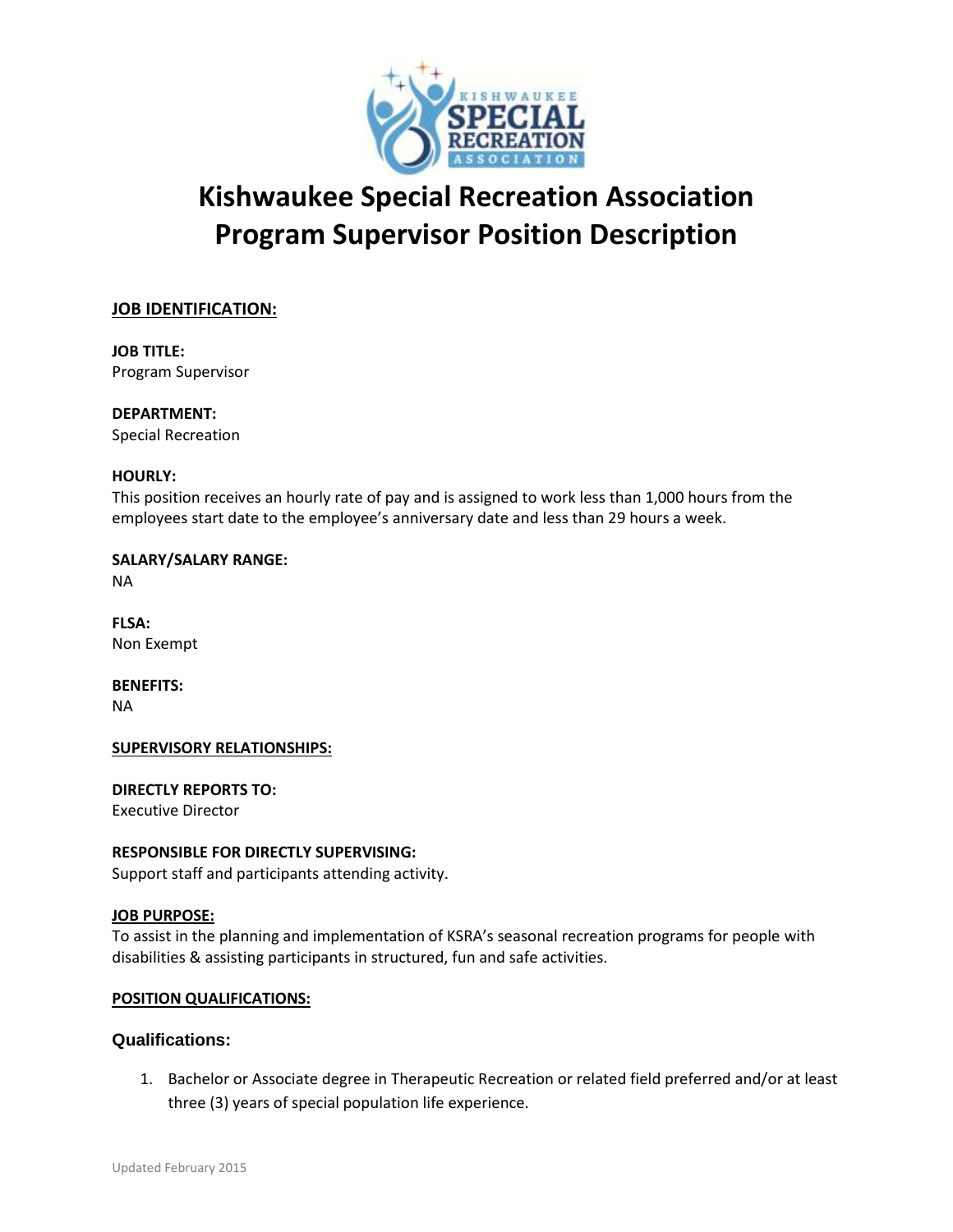- 2. Knowledge or proven experience with children and /or adults with disabilities in community recreation or education field will be considered.
- 3. Must have the ability and knowledge to plan, supervise, implement, and evaluate therapeutic recreation programs.
- 4. Must possess leadership skills, and strong oral/written communications.
- 5. The Program Supervisor will have experience or ability to lead and coordinate other seasonal staff and volunteers.
- 6. The Program Supervisor must demonstrate dependability, promptness and punctuality.
- 7. Be able to maintain a professional attitude when working with staff, parents and /or community contacts.
- 8. Successful completion of a criminal background check.

# **ESSENTIAL DUTIES & RESPONSIBILITIES:**

# **Program Supervisors must, with or without reasonable accommodations, be able to perform the following functions:**

- 1. Demonstrate professional attitude and quality customer service towards participants, parents, staff and general public as a representative of KSRA.
- 2. Communicate regularly with KSRA Executive Director regarding any program related concerns.
- 3. Be predictable and have reliable attendance.
- 4. Arrive at program site 30 minutes before scheduled activity and be prepared to stay after program for clean-up and parent pick-up.
- 5. Work collaboratively with co-workers.
- 6. Get to and from designated points at a program site quickly and without hesitation.
- 7. Communicate clearly with small or large groups of people, emergency personnel, agency staff, affiliated agencies, and participant families.
- 8. Receive, review, and respond to written material whether by mail, facsimile, or email.
- 9. Solve complex problems arising from program mishaps or interactions with agency employees/volunteers or clients.
- 10. Actively lead the program showing initiative and contributing ideas to promote an example to staff, volunteers, and participants.
- 11. Oversee supervision of participants, instruction of program activity and provide individual care and behavior management as needed.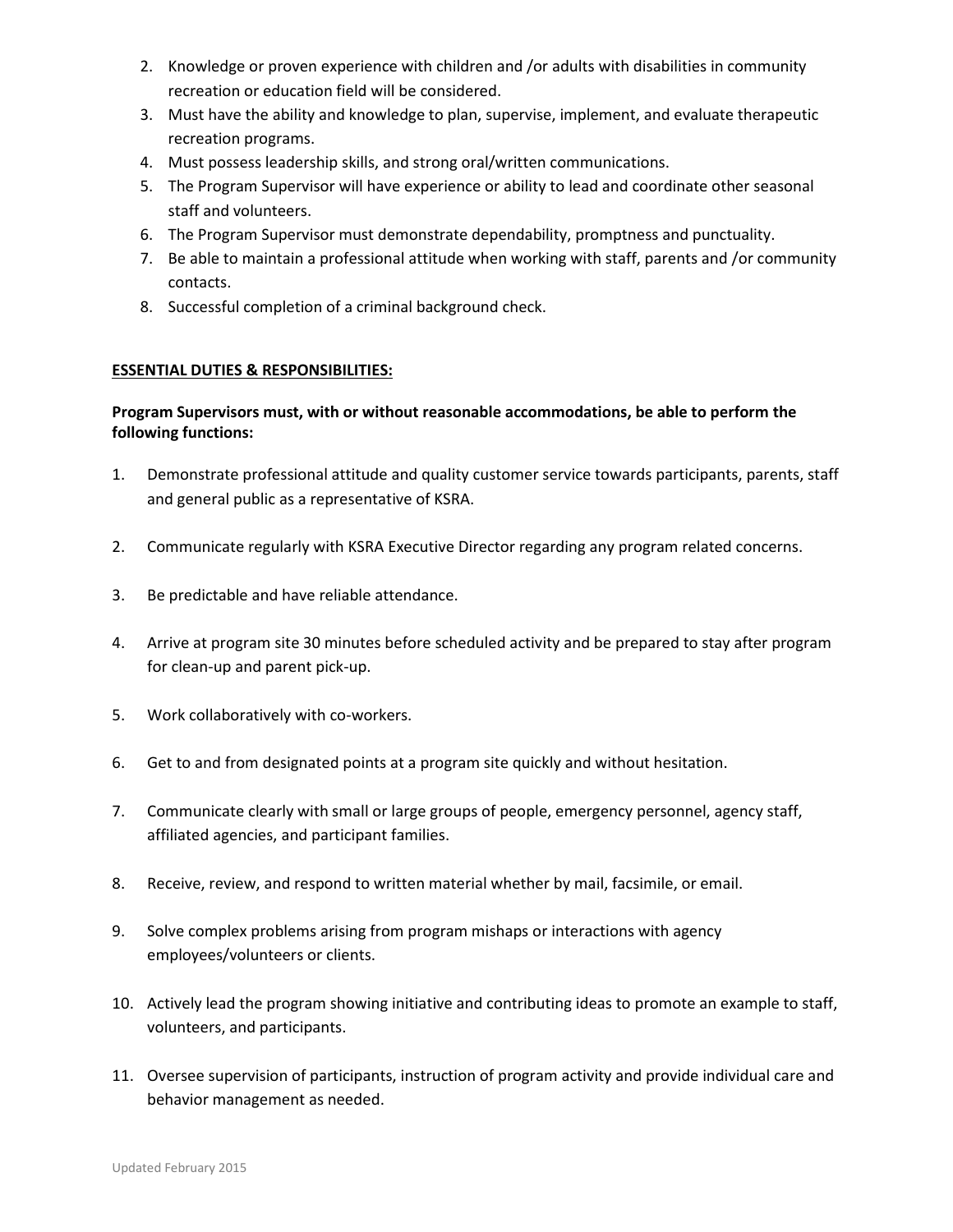- 12. Notify KSRA Executive Director immediately of any illness or injury that conflicts with program responsibilities and/or attendance.
- 13. Adhere to all KSRA guidelines for employment including policies, procedures, health and safety.
- 14. Attend annual Orientation and confirm with the KSRA Executive Director one week prior to start of program season for each program you are assigned.
- 15. Conduct role-playing trainings and meetings before and after the programs.
- 16. Attend required staff meetings, orientations, and training sessions.
- 17. Complete all program folders, necessary documentation, financial records, and paperwork as assigned by the Executive Director.
- 18. Supervise, plan, implement, lead and evaluate assigned programs (Program and activity planning)
- 19. Gather, pick up, purchase and return the program equipment, supplies, and food.
- 20. Read, understand, enforce, and abide by all KSRA staff policies and procedures.
- 21. Perform related duties as required.

# **COMPETENCIES:**

## **COLLABORATION:**

Promotes and supports work teams and groups

#### **RELIABILITY:**

Performs responsibilities dependably and accurately, fulfills promised actions. Follows safe practices in accomplishing work and adheres to agency policies and procedures.

#### **RESPONSIVENESS:**

Focuses on the participant, willingly helps others and provides prompt service.

# **ASSURANCE:**

Conveys trust and inspires confidence.

#### **EMPATHY:**

Deals with individuals, appreciates their differences, handles emotions and shows compassion for others.

## **SELF CONFIDENCE:**

Recognizes the contributions of others and is conscious of own limits and abilities.

## **INTIATIVE:**

Begins and follows through energetically with plans and tasks.